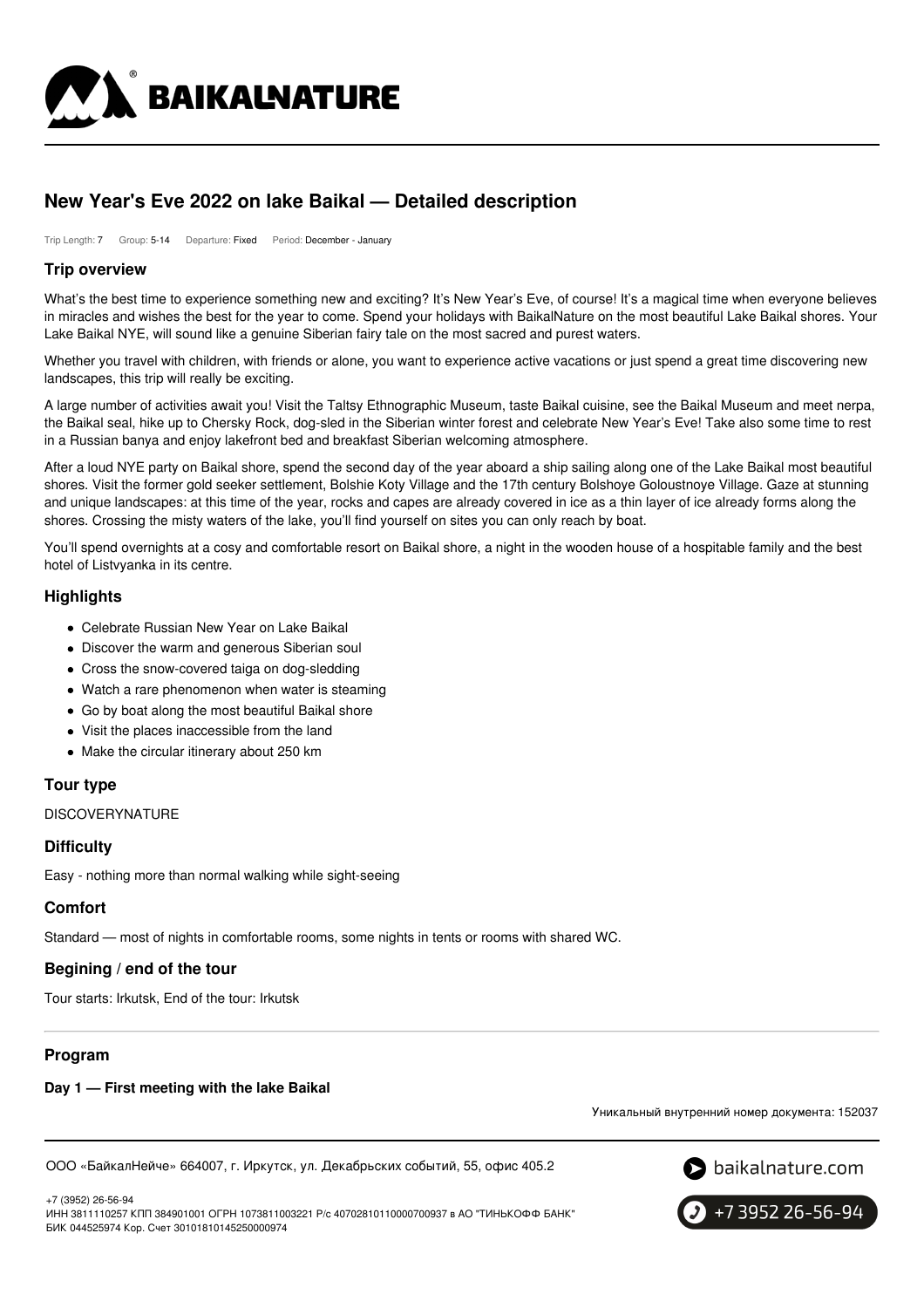

- 11:00 Arrival to the airport of the Irkutsk city
- 11:30 Meeting with your driver and guide
- 12:30 Dog-sledding
- 13:40 Lunch
- 15:00 Arrival to Bolshoye Goloustnoye
- 15:00 Time at leisure
- 19:00 Dinner

Overnight in the hotel

Hotels: Accommodation "U Mikhalicha", Bolshoye Goloustnoye, Twin comfortable room Comfort: Comfortable accommodation, WC and bath / shower in room

#### **Day 2 — Happy New Year!**

- 09:30 Breakfast at your resort
- 10:00 Excurison to the Dry lake
- 13:30 Lunch in the cafe
- 16:00 Russian banya
- 17:00 Free time for preparing to the festive dinner
- 20:00 Festive dinner

Overnight at your resort

Hotels: Accommodation "U Mikhalicha", Bolshoye Goloustnoye, Twin comfortable room Comfort: Comfortable accommodation, WC and bath / shower in room

#### **Day 3 — Belaya mountain**

- 10:00 Late breakfast
- 11:00 Time at leisure
- 13:00 Lunch
- 14:00 Ascent the Belaya mountain
- 19:00 Dinner

Overnight at your resort

Hotels: Accommodation "U Mikhalicha", Bolshoye Goloustnoye, Twin standard room Comfort: Comfortable accommodation, WC and bath / shower in room

#### **Day 4 — On the board**

- 10:00 Breakfast
- 11:00 Departure to the village
- 13:00 Lunch
- 15:00 Arrival to the village
- 18:00 Russian banya
- 19:00 Homemade dinner

Overnight in the homestay

Hotels: Accommodation the guest house Solnechniy, Bed in the twin room Comfort: Simple comfort accommodation, dry closet indoors, banya

#### **Day 5 — Along the western coast of the lake Baikal**

- 09:00 Breakfast
- 11:00 Departure by boat to the village Listvyanka
- 12:00 Arrival to the village

Уникальный внутренний номер документа: 152037

ООО «БайкалНейче» 664007, г. Иркутск, ул. Декабрьских событий, 55, офис 405.2



+7 (3952) 26-56-94 ИНН 3811110257 КПП 384901001 ОГРН 1073811003221 Р/с 40702810110000700937 в АО "ТИНЬКОФФ БАНК" БИК 044525974 Кор. Счет 30101810145250000974

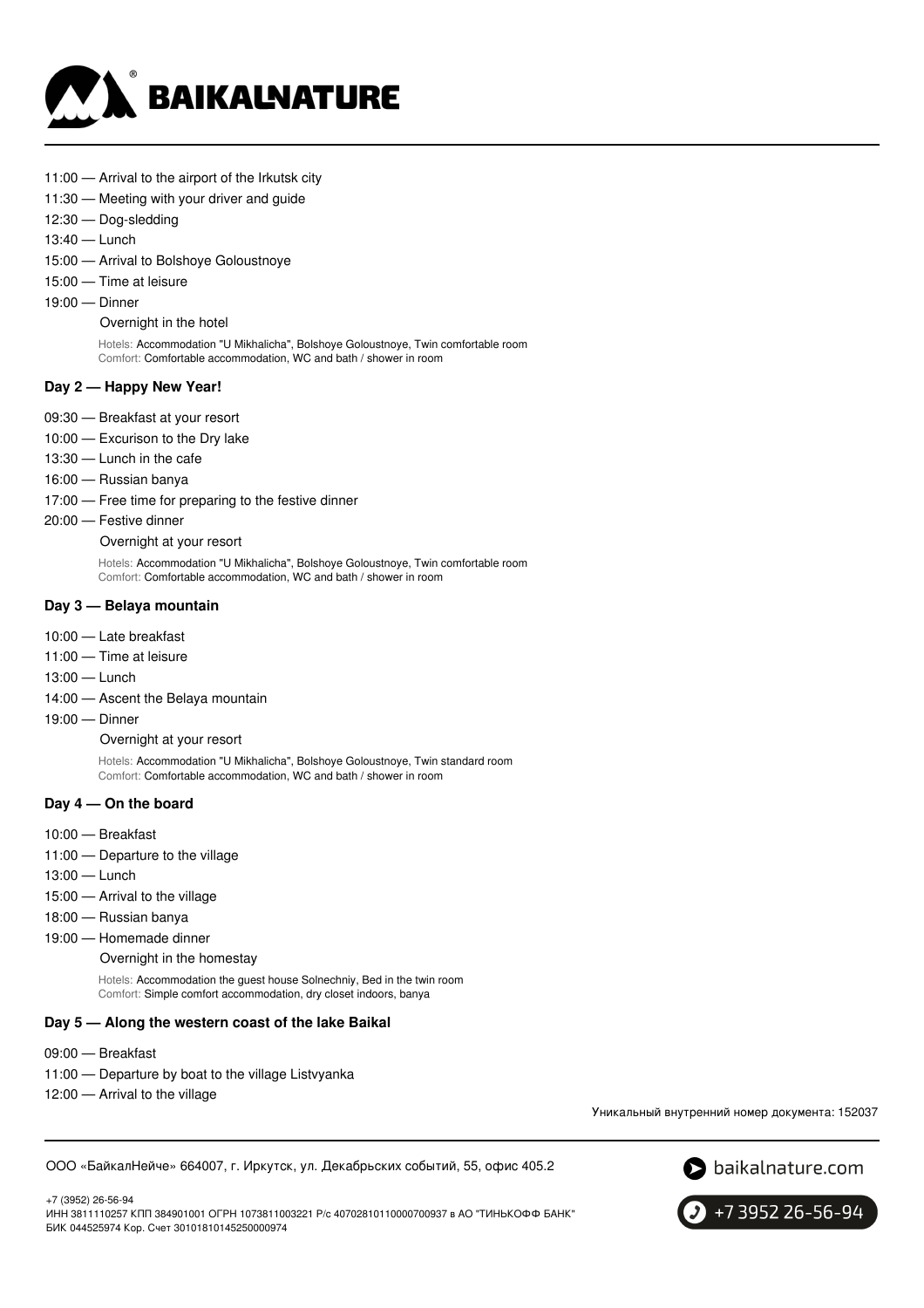

- 14:00 Lunch in the restaurant
- 15:00 Visit of the village Bolshiye Koty
- 16:00 Chersky Rock
- 17:00 Excursion to the Baikal Museum
- 19:00 Dinner (Not included)

Overnight in the homestay

Hotels: Accommodation in the hotel Mayak, Listvyanka, Twin room Comfort: Comfortable accommodation, WC and bath / shower in room

#### **Day 6 — Road to Irkutsk**

- 09:00 Breakfast in the hotel
- 10:00 Transfer to Irkutsk
- 10:40 Excursion to the museum Taltsy
- 13:00 Arrival to Irkutsk
- 14:00 Lunch (Not included)
- 16:00 Leisure time in Irkutsk
- 19:00 Dinner (Not included)
	- Overnight in the hotel

Hotels: Accommodation in the hotel Angara, Chambre twin confort Comfort: Comfortable accommodation, WC and bath / shower in room

#### **Day 7 — End of the programme**

- 09:00 Breakfast in the hotel
- 11:00 Transfer to the airport

### **Departures**

| <b>Start</b> | End        | Basic price per person |
|--------------|------------|------------------------|
| 30.12.2021   | 05.01.2022 | 92600.00 RUB           |
|              |            |                        |

### **Note**

Guaranteed departure from 4 participants. If there are less participants, the price can be recalculated. The price includes breakfast on Day 2-7; lunch on Day 1-4, 5; dinner on Day 1-4. Single supplement 6 300 RUB (only for nights 5 and 6).

# **What's included**

Уникальный внутренний номер документа: 152037

ООО «БайкалНейче» 664007, г. Иркутск, ул. Декабрьских событий, 55, офис 405.2



+7 (3952) 26-56-94 ИНН 3811110257 КПП 384901001 ОГРН 1073811003221 Р/с 40702810110000700937 в АО "ТИНЬКОФФ БАНК" БИК 044525974 Кор. Счет 30101810145250000974

+7 3952 26-56-94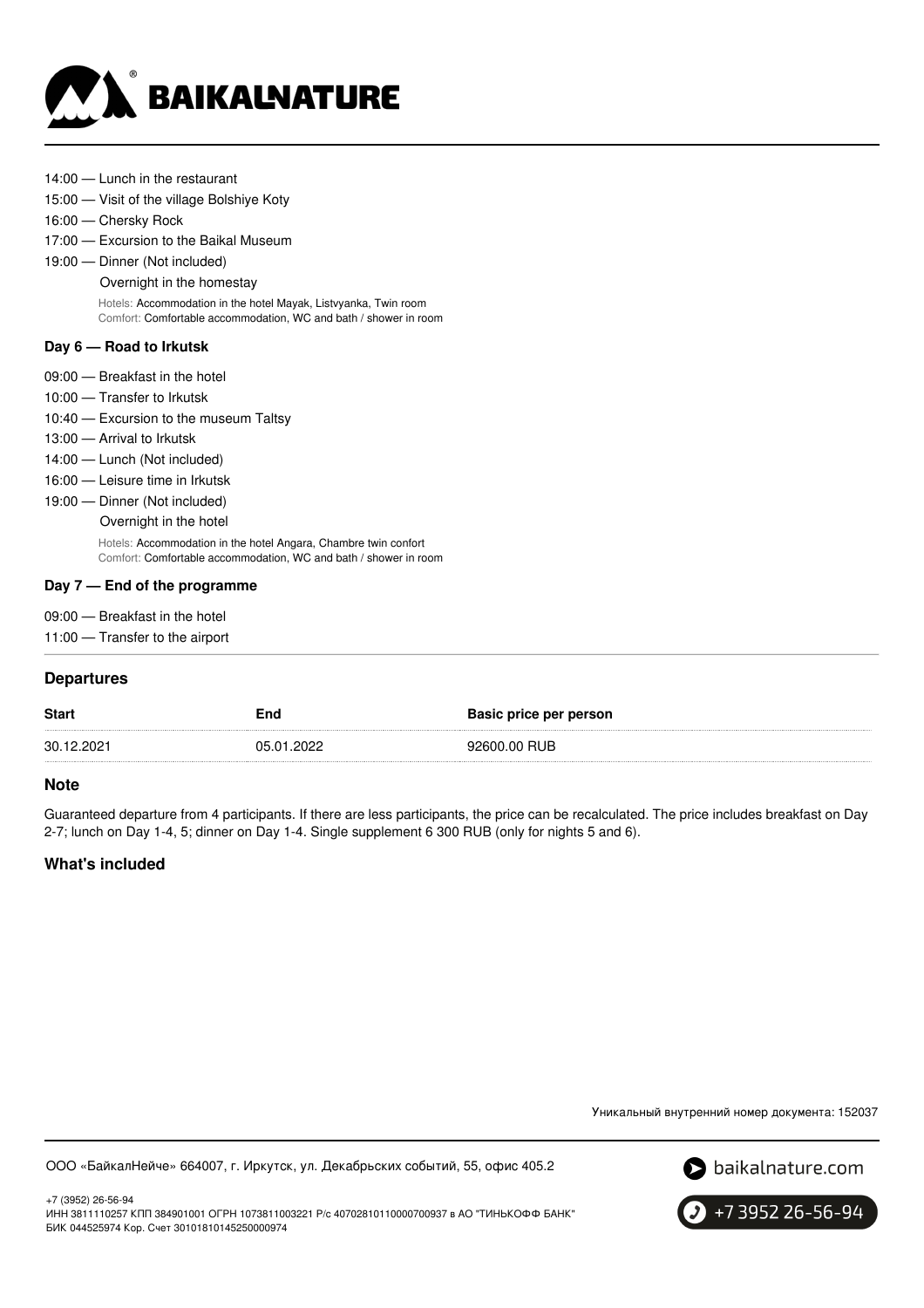

#### **Price includes**

- Dog sled rental
- English-speaking guide
- Accommodation as per itinerary
- Transport as per itinerary
- Excursions and visits as per itinerary
- Transfer from airport / railway station on first day
- Celebratory dinner with alcoholic beverages
- Ropeway to Chersky Rock
- Letter of invitation
- Administrative registration
- Reserves and national parks entrance permissions
- Transfer to airport / railway station on last day
- Meals according to the program
- Banya

### **Checklist & Equipment**

You will need in Russia in winter:

- to protect yourself from the cold weather;
- to protect yourself from the wind;
- to protect your feet from moisture;
- to protect yourself from the sun's reflection from ice and snow.

Allow the system of "three layers":

The first layer, called "second skin", determines the performance of the other two layers. It will transport sweat to the next layer and dry quickly to avoid cooling after exercise. Therefore forget the cotton retains moisture in the skin and choose underwear in synthetic fabrics.

The second layer must keep the heat of the body as long as possible. Warm synthetic or mixed (wool or fleece turtleneck sweater) fabrics, that dry quickly, are preferable.

The third layer should protect you against wind and moisture. Choose a jacket, long enough, 100% waterproof, preferably with hood.

# **Recommended checklist**

Thermal underwear Flip-flops for banya Fleece jacket or warm sweater Mountain boots for walking on ice and snow Thick socks Wool gloves and winter cap Warm gloves or mittens Towel

### **Meals**

At restaurants and homestays in cities, traditional cuisine consists of local specialties. If you are a vegetarian or have any particular preferences, please let us know, so we could adapt the menu.

# **Laundry**

Уникальный внутренний номер документа: 152037

ООО «БайкалНейче» 664007, г. Иркутск, ул. Декабрьских событий, 55, офис 405.2



+7 (3952) 26-56-94 ИНН 3811110257 КПП 384901001 ОГРН 1073811003221 Р/с 40702810110000700937 в АО "ТИНЬКОФФ БАНК" БИК 044525974 Кор. Счет 30101810145250000974



# **Price does not include**

- Medical insurance
- Personal expenses and tips
- Visa fees and travel insurance
- Optional activities
- Beverages
- Airline tickets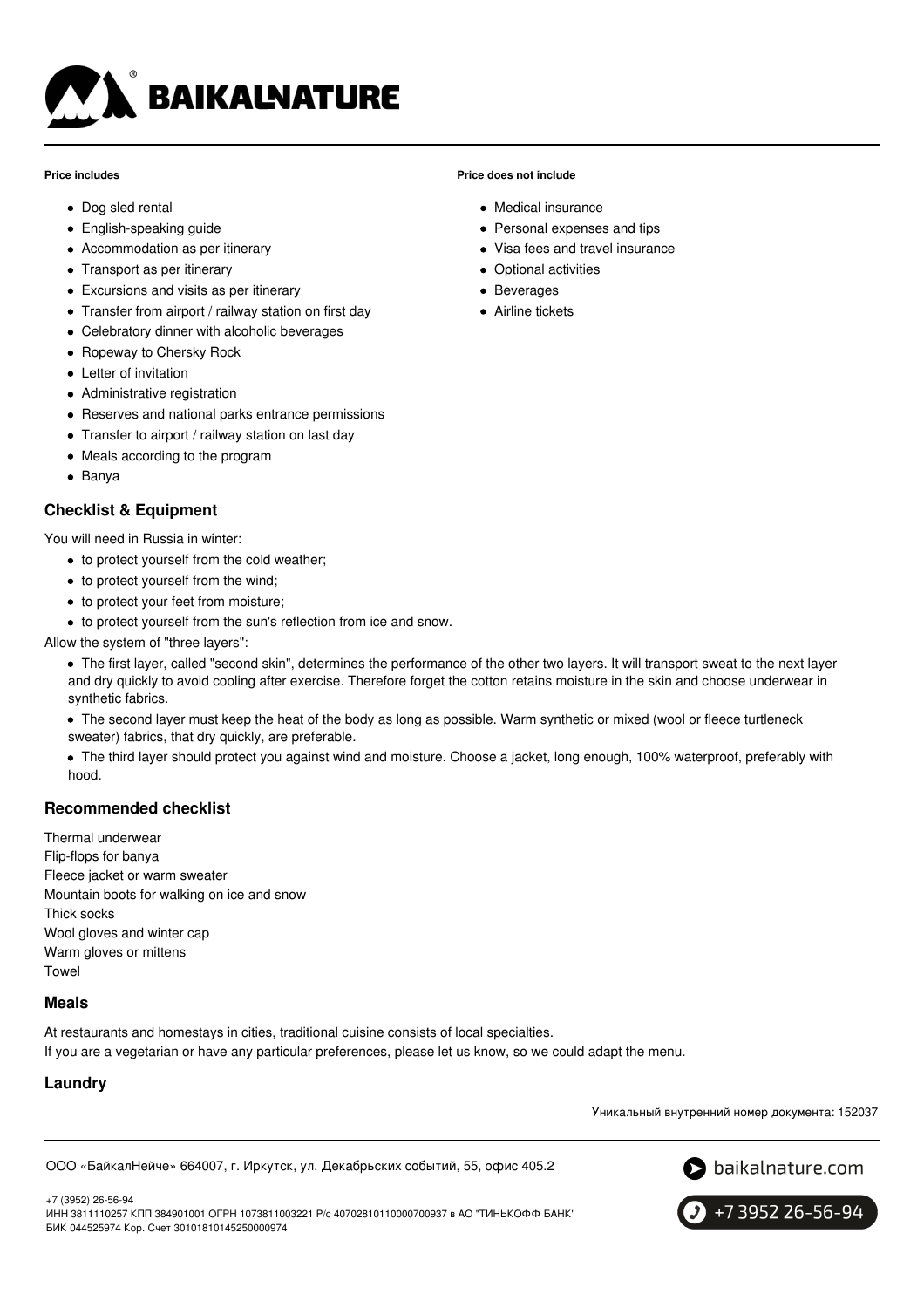Some hotels and inns offer laundry services for a variable sum of money. It is sometimes possible to use laundry services at homestay (when there is running water) for a fee.

### **Visa**

You need a tourist visa to travel to Russia. It can be issued for a maximum period of 30 days. Your passport has to be valid for at least six months after the expiry date of your visa and to have at least two blank pages.

BaikalNature offers visa support and has created "BaikalNature letter of invitation" package. If you buy a BaikalNature tour, this package is absolutely free; when you buy any other BaikalNature service, you will have to pay for this package. For more information please conact your nearest Russian Embassy or Visa Application Center.

### **Money**

The Russian currency is ruble. In all cities and many large villages of Russia, you can easily withdraw rubles, using a Visa or MasterCard, from ATMs, located in banks, department stores or hotel lobbies, some of them are open 24 hours a day. If you have euros or dollars with you, exchange offices will allow you to change them easily in the cities, seldom in the countryside. However, it can be difficult to exchange traveler's checks, even in cities.

# **Tipping**

All persons who compose the BaikalNature travel team (guides, drivers, cooks, etc.) are paid a decent wage for their services and do not expect any tips from you. So you have no obligation to leave anything. If you really want to express your satisfaction by leaving a gratuity, and if it is in foreign currency, be aware that torn or glued coins and banknotes cannot be exchanged. Anyway, thank you for your tips, left at your discretion in envelopes.

### **Health**

No compulsory vaccination.

You need to get a health examination before a great trip. Consult your doctor. Get a dental checkup. If you have health problems that could worsen during the trip, make sure you have taken all your medications with you.

Provide a first aid kit that includes among other items:

- aspirin or paracetamol.
- anti-diarrheal pills,
- antiseptic,
- adhesive plaster,
- sterile pads.

If you have individual diseases, make sure you have taken your medications.

**BAIKALNATURE** 

### **Medical Form**

No particular physical condition is required.

# **Emergency Contact**

You can contact BaikalNature by phone: +73952 26 56 94. In addition, your call will be forwarded to your manager, reachable 7/7.

### **Legal Mentions**

Professional Guarantees: BaikalNature LLC (ООО "БайкалНейче"), United Federal Register of Tour Operators number: RTO 009402. Financial Guarantee: "Gaide insurance company" JSC (АО "Страховая компания Гайде"). Insurance contract N 10058/21-49 from October 08, 2021. Amount of coverage: 500 000 RUB. Legal and actual address: BaikalNature LLC 119А Dekabrskikh Sobyti Str., office 13 664007 Irkutsk Russia

Уникальный внутренний номер документа: 152037

```
ООО «БайкалНейче» 664007, г. Иркутск, ул. Декабрьских событий, 55, офис 405.2
```